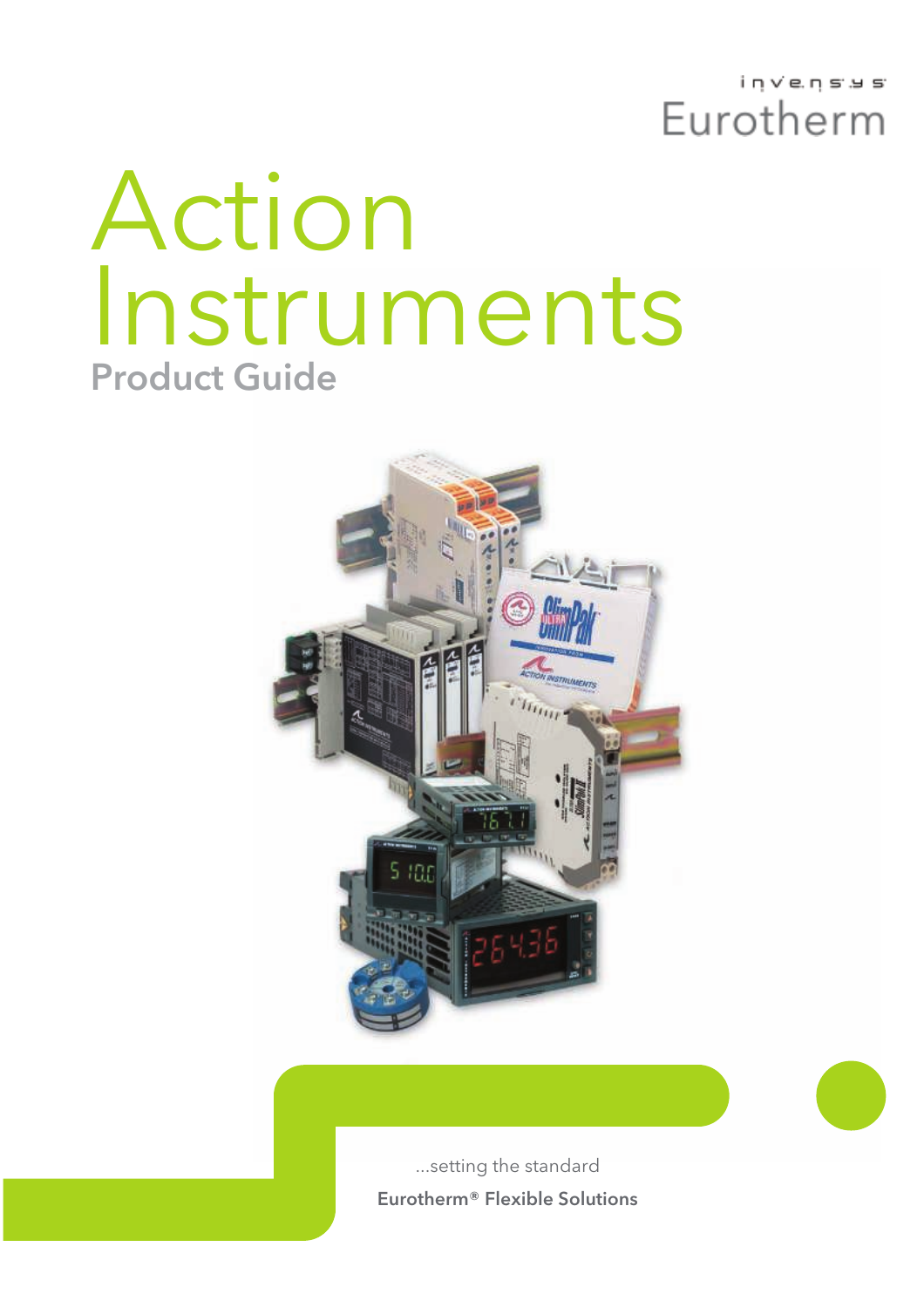### Eurotherm: a company that understands signal conditioning and isolating

For over 35 years Eurotherm has built an international reputation for developing premium quality "fit for purpose" products and solutions. The Eurotherm brands (Action Instruments, Barber-Colman, Chessell, Continental and Eurotherm) have long been recognised as the leaders in the industrial automation market.

Action Instruments provides the signal conditioning industry the highest quality, most innovative solutions to remote signal conditioning and isolation applications. Action defined the standard for accuracy and reliability and our focus on technological innovation continues to raise that standard. The people behind the Action Instruments brand are devoted to understanding your needs and overcoming obstacles to the collection and transmission of industrial automation process signals.

### Easy Solutions to Tough Problems

Every Action product is designed for easy installation, operation and maintenance. Whether you are amplifying or splitting signals, conditioning sensor outputs, isolating grounding problems, or adding more drive to current loops, Action's complete product selection provides simple, convenient solutions to any analog signal conditioning need.

### High Performance and Proven Reliability

Reliable signal processing under harsh conditions. That's what Action's products deliver. Nearly three decades of proven success can assure you of our adherence to the highest quality standards and the best in manufacturing techniques.

### Real World Ruggedness

Action products are in tune with the industrial environment the real world of hard-hats, forklifts, and EMI/RFI - they are ruggedised to survive the extremes of vibration, shock, temperature and humidity that are common to the manufacturing arena.

### Action's Personal Commitment to Your Success

We know how tough it is on the plant floor and we realise that every application has different requirements. That's why

Action's solutions are tailored to your problems.

Best Engineering Support in the Industry Experienced, knowledgeable and friendly engineers are available throughout the world to answer your questions.

### Think Reliable, Think Smart, Think Action

Our goal is to be your exclusive supplier for industrial measurement and control products. What can we offer you?

Plenty.

## What do Action Products Do?

### Isolation



A ground loop can occur if more than one ground connection is made to a single control signal. Because grounds are seldom at the same potential, an unwanted current will be generated and

interfere with the control signal. Signal isolators break the ground loop current path and maintain the integrity of the measurement.

### Signal Conversion



Industrial applications use a wide array of sensors to measure temperature, flow, length, speed, frequency, etc. These signals may then need to be converted into a form usable by the instrumentation

to which they are connected. Any sensor signal (thermocouple, RTD, DC voltage, DC current, AC voltage, frequency, resistance, etc.) can be converted to any standard process signal.

### Noise Filtering



Isolators incorporate low pass filters that eliminate high frequency EMI/RFI and unwanted signals from power lines, generators and motors.

### Linearisation



Many sensors output a signal that is not linearly related to the engineering value being measured. For example, a thermocouple used to measure temperature has a nonlinear millivolt

output. A thermocouple input signal isolator translates this to a standard, robust linear signal such as 4 to 20mA.

### Limit Alarms



Limit alarm units take in a process signal and compare it to one or more setpoints. They then provide an output signal, usually a relay contact, when the signal crosses the setpoint.

### Math



Isolators that can perform addition, subtraction, multiplication, division, square root, and averaging.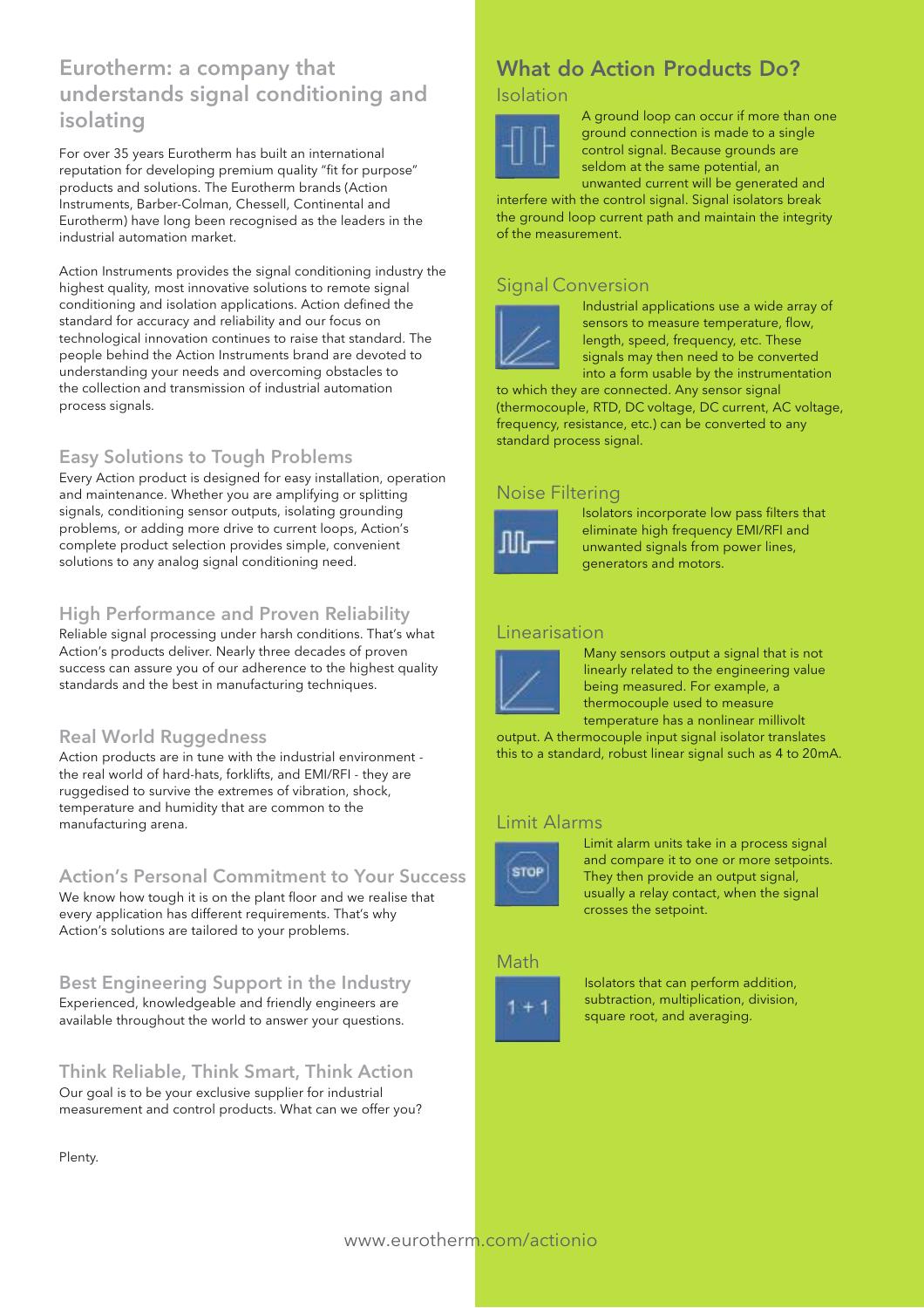## What is Signal Conditioning?

Signal conditioners are electronic instruments used in factory or machine automation. They can amplify, convert, boost, transform, buffer, filter, alarm and isolate process control signals. There seems to be no limit to the variety of things control engineers want to do with control signals. Signal conditioners are known by many names: converters, transducers, isolators, transmitters, and black boxes. Conventionally, most signal conditioners and isolators fall into two categories based on the number of wires required for power and signal.

### Four-wire Transmitters

A four-wire transmitter has two wires for power and two wires for the signal output. A four-wire transmitter can be either AC or DC powered. Four-wire transmitters provide a powered output, either a voltage signal (e.g., 0-10V, 1-5V); a current signal (e.g., 4-20mA, 10-50mA); or in some cases a relay (e.g., solid state or contact closure). Four-wire transmitters require a power supply - they do not use power from the input or output signal lines. The power supply allows four-wire transmitters to power their output signal. Because of this, they are often used to boost signal strength for retransmission.



Four-wire Transmitter

### Two-wire Transmitters

A two-wire transmitter is powered by the same two wires that carry the output signal. A two-wire transmitter is always DC powered and the output can only be a current signal, typically 4-20mA, or sometimes 10-50mA. The two-wire transmitter is considered a field device and requires very little power (milliwatts). It is therefore appropriate for hazardous (explosive) environments, such as chemical refineries and pharmaceutical plants. The low DC power requirement, which ranges from 10-48VDC at currents as low as 4mA, reduces the chances of an electrical spark causing ignition of flammable vapours or dust. Additionally, two-wire transmitters save on wire costs since both the signal and power are on the same wires. Locating a two-wire transmitter as far as 2000 feet from the control room is possible and at half the wiring cost of a four-wire transmitter. It is important to note that two-wire transmitters can be isolated or non-isolated. Many low cost



Two-wire Transmitter

two-wire transmitters are not isolated, which makes it important to ensure that the input sensor is not grounded. All of Action's two-wire transmitters are fully isolated. Members of this group include the TransPak™ series and most of the Q5xx products.



WV408 Ultra SlimPak II

### Limit Alarms

Limit alarms are considered a four-wire transmitter since they have two wires for power and at least two wires for the relay signal output. Limit alarms are similar to a thermostat. On your thermostat at home you may have the temperature set to a cozy 72°F or 23°C. If the room temperature falls below that "setpoint" the heater will turn on. This is an example of on/off control. A limit alarm performs the same function. It has a setpoint which is compared to a process signal. If the temperature gets too high, the limit alarm is used to alert an operator or shut down the process. Other applications include limit alarms that can also act as backup for a control system to perform a controlled shutdown process in order to prevent damage or other hazards.

### Digital Indicators

Digital indicators (or panel meters) will also accept direct sensor inputs. For the most part, AC powered indicators can be considered a four-wire transmitter if they are configured with an analog or relay output. Indicators are most commonly used to display process variables, however some have secondary functions, such as a 4-20mA transmitter output, limit alarm, or relay contact closure output.



VisiPak V408, <sup>1</sup>/<sup>8</sup> DIN Rail Mount Indicator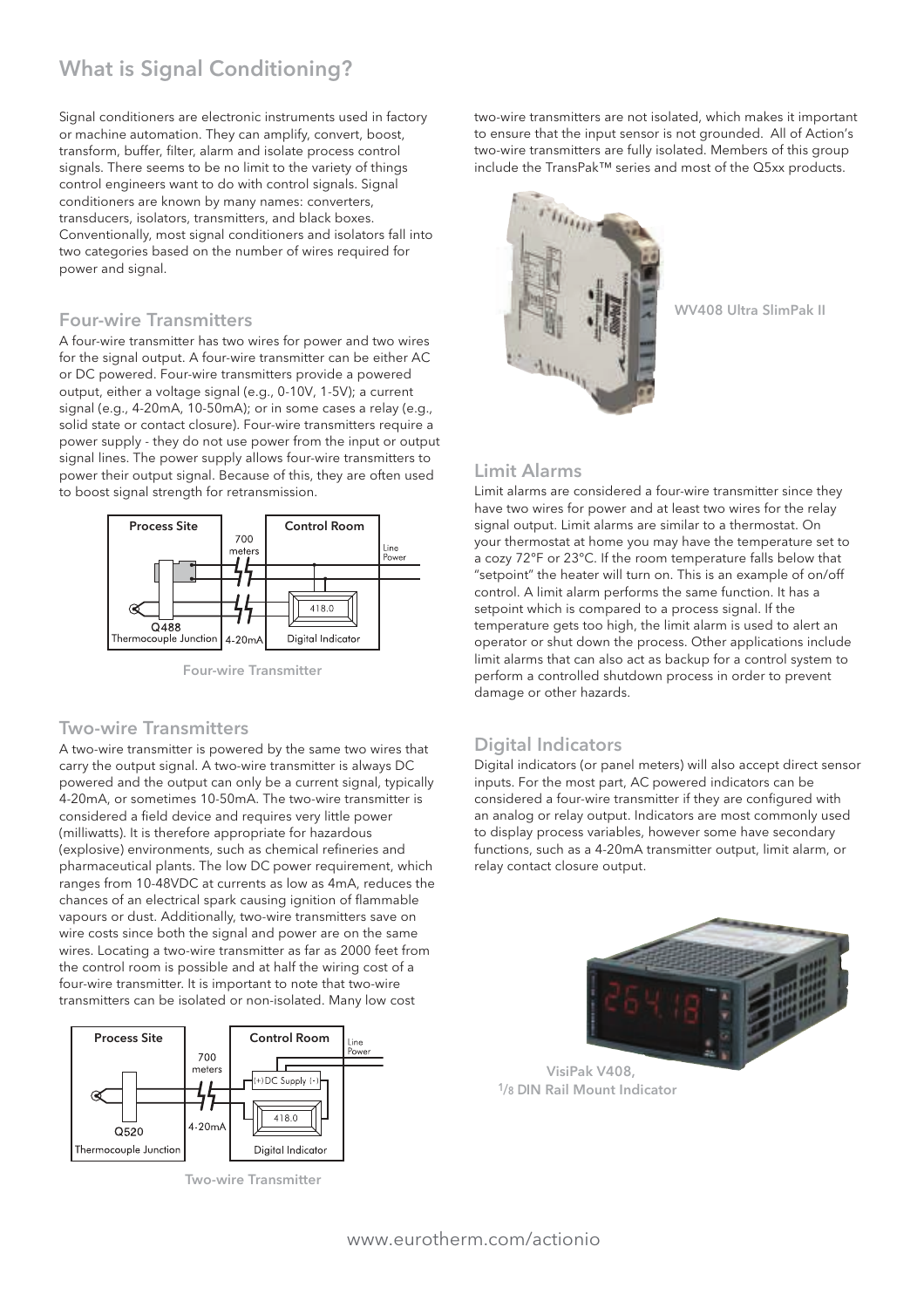## Product Selection Guide

|                                      | Ultra SlimPak™II                                                            |                                  |                         | Ultra SlimPak™         |   |  |
|--------------------------------------|-----------------------------------------------------------------------------|----------------------------------|-------------------------|------------------------|---|--|
| Input<br><b>Type</b>                 |                                                                             |                                  |                         |                        |   |  |
|                                      | Limit<br>Alarms                                                             | Signal<br>Conditioners           | Limit<br>Alarms         | Signal<br>Conditioners |   |  |
| <b>DC Volts</b><br><b>DC Current</b> | WV108                                                                       | WV408                            | G108                    | G408                   |   |  |
| <b>RTD</b>                           | WV118                                                                       | WV418                            | G118                    | G418                   |   |  |
| Thermocouple                         | <b>WV128</b>                                                                | ×<br>s.<br><b>WV428</b><br>٠     | G128                    | G428                   |   |  |
| Potentiometer                        |                                                                             | o<br><b>WV438</b>                |                         | G438                   |   |  |
| <b>Strain Gauge</b>                  |                                                                             | <b>WV448</b>                     | <b>AGTION</b>           | G448                   | × |  |
| <b>AC Volts</b><br><b>AC Current</b> | WV168                                                                       | WV468                            | G168                    | G468                   |   |  |
| Frequency                            |                                                                             | иb<br><b>WV478</b>               | 言語                      | G478                   |   |  |
| <b>Accessories</b>                   | Configuration<br>Tools available                                            | Configuration<br>Tools available |                         |                        |   |  |
| 24VDC<br><b>Power Supplies</b>       | WV905                                                                       | WV905                            | H910<br>H915            | H910<br>H915           |   |  |
| Other                                | <b>Ethernet Connectivity</b><br>PC and Button Setup<br>Removable Connectors |                                  | <b>Fixed Connectors</b> |                        |   |  |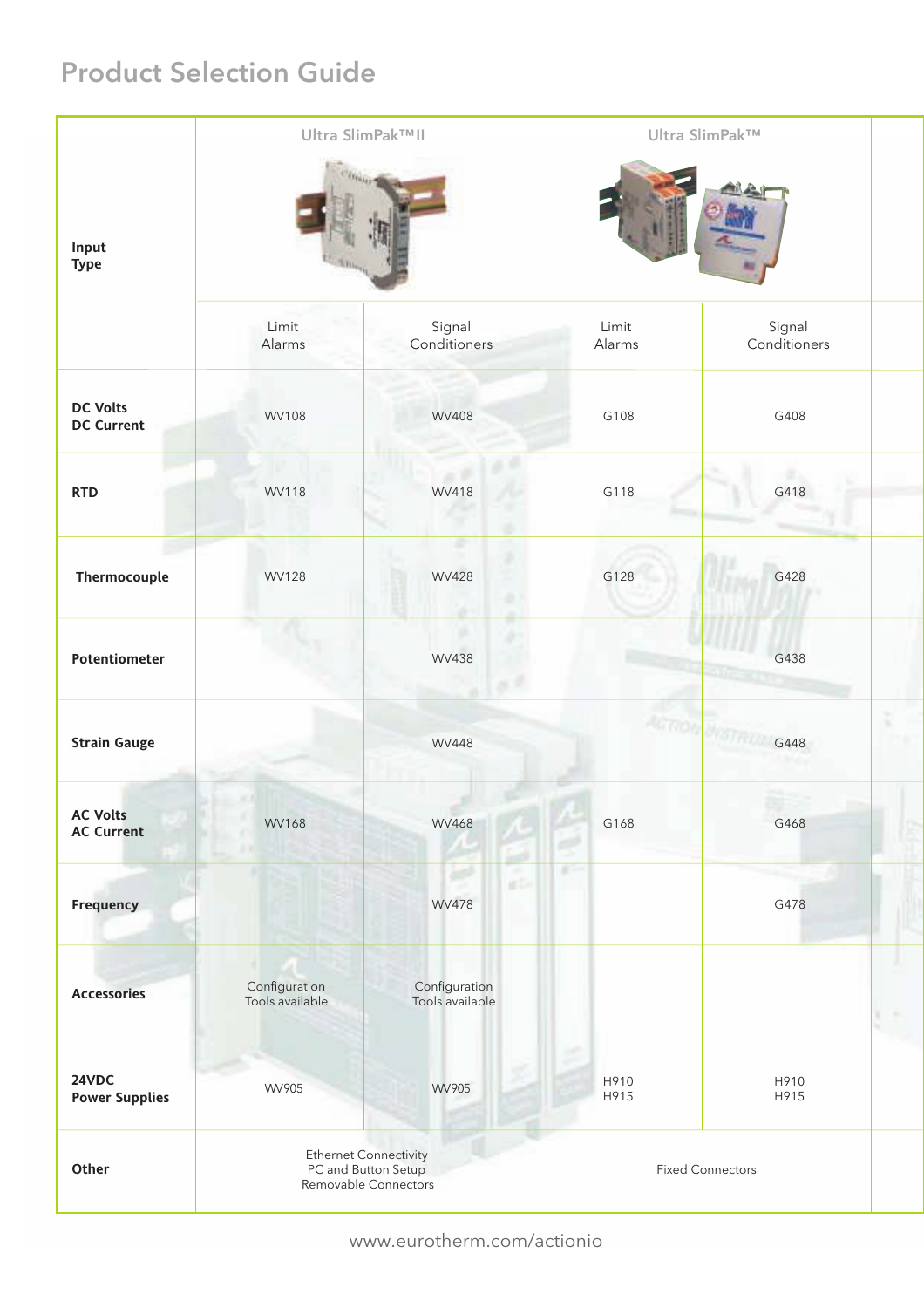|                                                                                  | ActionIQ™                                                                      |                                                                       | TransPak™                                             | VisiPak™                          |
|----------------------------------------------------------------------------------|--------------------------------------------------------------------------------|-----------------------------------------------------------------------|-------------------------------------------------------|-----------------------------------|
|                                                                                  |                                                                                |                                                                       |                                                       |                                   |
| AC<br><b>Limit Alarms and</b><br><b>Signal Conditioners</b>                      | <b>DC</b><br><b>Limit Alarms and</b><br><b>Signal Conditioners</b>             | <b>Loop Powered</b><br>2/3 Wire Transmitters<br>& Signal Conditioners | 2 Wire<br><b>Transmitters</b>                         | <b>Digital</b><br><b>Displays</b> |
| Q106<br>Q403, Q406                                                               | Q108<br>Q404, Q408<br>Q498                                                     | Q500<br>Q501                                                          | T280, T287                                            | V108, V116,<br>V132, V408         |
| Q116<br>Q486                                                                     | Q488                                                                           | Q510                                                                  | T713<br>T280, T287                                    | V108, V116,<br>V132, V408         |
| Q126<br>Q486                                                                     | Q488                                                                           | Q425<br>Q520                                                          | T280, T287                                            | V108, V116,<br>V132, V408         |
| Q436                                                                             | Q438                                                                           |                                                                       | T287                                                  | V408                              |
| Q446                                                                             | Q448                                                                           |                                                                       |                                                       | V408                              |
| Q466                                                                             | Q468                                                                           |                                                                       |                                                       |                                   |
| Q476                                                                             | Q478<br>Q498                                                                   |                                                                       |                                                       |                                   |
| IQRL-2xxx required<br>for AC power<br>distribution.<br>Config Tools<br>available | <b>IQRL-Dxxx</b><br>for DC power<br>distribution.<br>Config Tools<br>available |                                                                       | T287 requires<br>C680-0001<br>Software<br>and Adapter |                                   |
|                                                                                  |                                                                                |                                                                       |                                                       |                                   |
|                                                                                  | Wide Ranging<br>Input<br>Math Capability                                       |                                                                       | Intrinsic Safety<br>Models                            | Intrinsic Safety<br>Models        |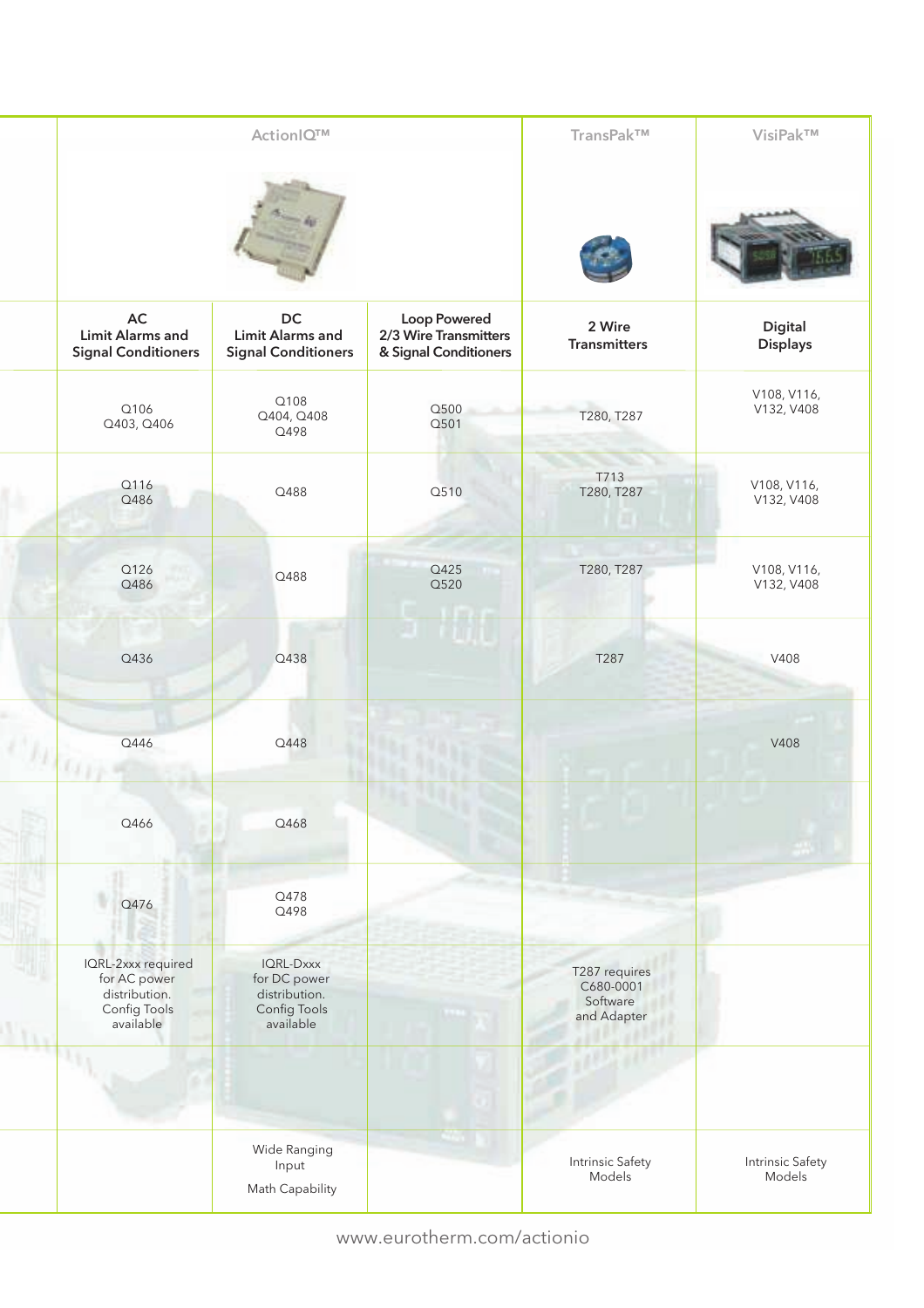## Ultra SlimPak™ II DIN Rail Mount Signal Conditioners, Isolators, Alarms, & Power Supplies



The Ultra SlimPak II Series can function as traditional standalone limit alarms and isolators, or they can simultaneously be connected to your company's intranet to monitor your signals via a standard browser when coupled with the optional WVC16 interface unit.

- Ethernet Connectivity to Most Client Software  $\Box$
- Built In Web Browser with Email and Logging Capability  $\blacksquare$
- PC or Button Setup and Calibration  $\mathcal{C}^{\mathcal{A}}$
- Smart Power Technology Automatically Adjusts Power  $\Box$
- High Density Modules  $\overline{\phantom{a}}$
- Reduced Wiring with Jumpers Transferring Power from **T** Module to Module
- Removable Connectors  $\Box$
- Fast Response and High Accuracy  $\Box$
- In-Process Calibration  $\mathbb{R}^n$

| <b>SPECIFICATIONS</b>            |                                               |  |  |  |
|----------------------------------|-----------------------------------------------|--|--|--|
| Isolation:                       | 1800VDC or peak AC between input, output      |  |  |  |
|                                  | and power                                     |  |  |  |
| Operating Humidity:              | 15 to 95% @ 45°C                              |  |  |  |
| Temperature Range                |                                               |  |  |  |
| Operating: $0$ to 60 $\degree$ C |                                               |  |  |  |
|                                  | Storage: - 20 to 85°C                         |  |  |  |
| Power Consumption:               | 1.5W typical, 2.5W max.                       |  |  |  |
| Supply Range:                    | 9 to 30VDC                                    |  |  |  |
| Agency Approvals:                | UL; CSA; CE;                                  |  |  |  |
| (WV408/428 only):                | Class 1, Div 2, Gp A, B, C, D to 60°C ambient |  |  |  |

|                    | <b>ORDERING INFORMATION</b> |                             |                                                                                                                                                                            |                    |                                                                                                             |  |  |
|--------------------|-----------------------------|-----------------------------|----------------------------------------------------------------------------------------------------------------------------------------------------------------------------|--------------------|-------------------------------------------------------------------------------------------------------------|--|--|
| <b>Part Number</b> | <b>Function</b>             | Input                       | Input Span (Field Configurable)                                                                                                                                            | Housing<br>Width   | Output (Field Configurable)                                                                                 |  |  |
| WV408              | Isolator                    | DC Volts<br>DC Current      | +/-150mV, +/-1.5V, +/-15V, +/-150V<br>$+/-2.5mA, +/-25mA$                                                                                                                  | 12.7mm             | DC Voltage (0-10V)<br>DC Current (0-20mA, 4-20mA)<br>(95% adjustment in any range)                          |  |  |
| WV108              | Limit Alarm                 |                             | +/-20mV, +/-200mV, +/-2V, +/-20V, +/-200V<br>$+/-10mA, +/-100mA$                                                                                                           | 17.5mm             | Alarm (Dual SPDT Relay)                                                                                     |  |  |
| WV418              | Isolator                    | 2. 3 & 4 Wire RTD           | Platinum RTD: - 200 to 600°C<br>Copper RTD: - 200 to 260°C<br>(95% adjustment in any range)                                                                                | 17.5mm             | DC Voltage (0-10V)<br>DC Current (0-20mA, 4-20mA)<br>(95% adjustment in any range)                          |  |  |
| WV118              | Limit Alarm                 | 2 & 3 Wire RTD              |                                                                                                                                                                            | 17.5mm             | Alarm (Dual SPDT Relay)                                                                                     |  |  |
| WV428              | Isolator                    | Thermocouple                | Type B: 75 to 1800°C<br>Type C: 0 to 2315°C (428 only)<br>Type E: - 200 to 1000°C<br>Type J -210 to 760°C<br>Type K: - 200 to 1370°C<br>Type N: - 200 to 1300°C (428 only) | 12.7 <sub>mm</sub> | DC Voltage (0-10V)<br>DC Current (0-20mA, 4-20mA)<br>(95% adjustment in any range)                          |  |  |
| WV128              | Limit Alarm                 |                             | Type R/S: 0 to 1760°C<br>Type T: - 200 to 390°C<br>(95% adjustment in any range)                                                                                           | 17.5mm             | Alarm (Dual SPDT Relay)                                                                                     |  |  |
| WV438              | Isolator                    | Potentiometer               | 100 ohms to 100k ohms                                                                                                                                                      | 12.7 <sub>mm</sub> | DC Voltage (0-10V)<br>DC Current (0-20mA, 4-20mA)<br>(95% adjustment in any range)                          |  |  |
| WV448              | Isolator                    | Strain Gauge                | +/-5mV to +/-200mV<br>Excitation: 1-10VDC @ 120mA                                                                                                                          | 17.5mm             | DC Voltage (0-10V)<br>DC Current (0-20mA, 4-20mA)<br>(95% adjustment in any range)                          |  |  |
| WV468              | Isolator                    | <b>AC Volts</b>             | 50mV AC to 250VAC<br>20mA AC to 100mA AC                                                                                                                                   | 12.7 <sub>mm</sub> | DC Voltage (0-10V)<br>DC Current (0-20mA, 4-20mA)<br>(95% adjustment in any range)                          |  |  |
| WV168              | Limit Alarm                 | <b>AC Current</b>           | 50mV AC to 250VAC<br>20mA AC to 100mA AC                                                                                                                                   | 17.5mm             | Alarm (Dual SPDT Relay)                                                                                     |  |  |
| WV478              | Isolator                    | Frequency                   | 2Hz to 10kHz                                                                                                                                                               | 12.7 <sub>mm</sub> | DC Voltage (0-10V)<br>DC Current (0-20mA, 4-20mA)<br>(95% adjustment in any range)                          |  |  |
| WV905              | Power Supply                | <b>AC</b> Power<br>DC Power | 85 to 265VAC, 50 to 60Hz<br>120 to 300VDC                                                                                                                                  | 22.5mm             | 24VDC@500mA                                                                                                 |  |  |
| WVC16              | Communications<br>Interface | DC Power                    |                                                                                                                                                                            | 22.5mm             | Config summary/editing; diagnostics; alarm setup/ status; e-mail;<br>process variable viewing; data logging |  |  |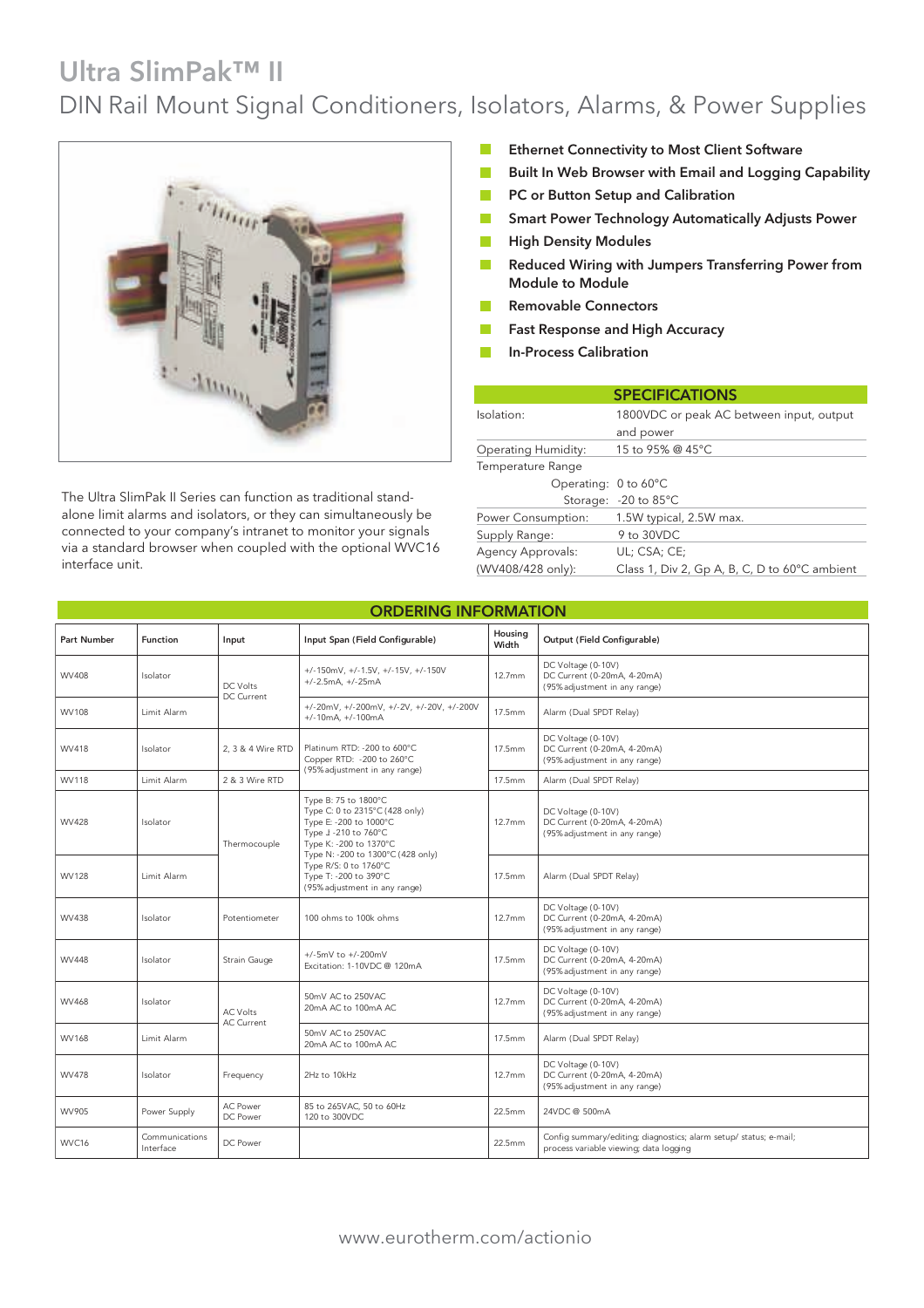## Ultra SlimPak™ DIN Rail Mount Signal Conditioners, Isolators, & Alarms



Ultra SlimPaks are high density, DIN Rail mount, setpoint limit alarm and isolating signal conditioner modules. All Ultra SlimPak modules utilise Action's advanced, ASIC-based design for field configurable input and output flexibility.

- Field Configurable  $\mathbb{R}^3$
- $\mathbb{R}^3$ Wide Ranging
- High Density DIN Rail Mount  $\overline{\mathcal{A}}$
- $\mathcal{L}^{\mathcal{A}}$ ASIC Based Design for Maximum Reliability

| <b>SPECIFICATIONS</b>            |                                         |  |  |  |  |
|----------------------------------|-----------------------------------------|--|--|--|--|
| Isolation:                       | 1800VDC between input, output and power |  |  |  |  |
| (except G438)                    |                                         |  |  |  |  |
| <b>Operating Humidity:</b>       | 15 to 95% @ 45°C                        |  |  |  |  |
| Temperature Range                |                                         |  |  |  |  |
| Operating: 0 to 55°C             |                                         |  |  |  |  |
|                                  | Storage: - 25 to 70°C                   |  |  |  |  |
| Power Consumption:               | 1.5W typical, 2.5W max.                 |  |  |  |  |
| Supply Range:                    | 9 to 30VDC (except G448 is 18 to 30VDC) |  |  |  |  |
| UL: CSA: CE<br>Agency Approvals: |                                         |  |  |  |  |

|                    | <b>ORDERING INFORMATION</b> |                        |                                                                                                                                |                  |                                                                |  |
|--------------------|-----------------------------|------------------------|--------------------------------------------------------------------------------------------------------------------------------|------------------|----------------------------------------------------------------|--|
| <b>Part Number</b> | <b>Function</b>             | Input                  | Input Span (Field Configurable)                                                                                                | Housing<br>Width | Output (Field Configurable)                                    |  |
| G408               | Isolator                    | DC Volts<br>DC Current | 10mV to 100V<br>1mA to 100mA                                                                                                   | 12.6mm           | DC Voltage (0-5V, 0-10V)<br>DC Current (0-1mA, 0-20mA, 4-20mA) |  |
| G408-1001          |                             |                        |                                                                                                                                |                  | DC Voltage (-5 to +5V, -10 to +10V)                            |  |
| G108               | Limit Alarm                 |                        | 10mV to 200V<br>1mA to 100mA                                                                                                   | 17.5mm           | Alarm (Dual SPDT Relay)                                        |  |
| G418               | Isolator                    | 3 Wire RTD             | Platinum: 100, 500, 1000 Ohm with 16 ranges<br>from -200 to 600°C down to -18 to 50°C<br>Copper: 10, 25, 100 Ohm with 9 ranges |                  | DC Voltage (0-5V, 0-10V)<br>DC Current (0-1mA, 0-20mA, 4-20mA) |  |
| G118               | Limit Alarm                 |                        | from -200 to 260°C down to -18 to 50°C<br>(50% adjustment in any range)                                                        | 17.5mm           | Alarm (Dual SPDT Relay)                                        |  |
| G428               | Isolator                    | Thermocouple           | Type B: 500 to 1820°C<br>Type E: - 150 to 1000°C<br>Type J -200 to 750°C                                                       | 12.6mm           | DC Voltage (0-5V, 0-10V)<br>DC Current (0-1mA, 0-20mA, 4-20mA) |  |
| G128               | Limit Alarm                 |                        | Type K: - 200 to 1370°C<br>Type R/S: 50 to 1760C<br>Type T: - 150 to 400C                                                      | 17.5mm           | Alarm (Dual SPDT Relay)                                        |  |
| G438               | Isolator                    | Potentiometer          | 100 ohms to 100k ohms                                                                                                          | 12.6mm           | DC Voltage (0-5V, 0-10V)<br>DC Current (0-1mA, 0-20mA, 4-20mA) |  |
| G448               | Isolator                    | Strain Gauge           | 0 to 200mV<br>+/-5mV to +/-200mV<br>Excitation: 1-10VDC@ 120 mA                                                                | 17.5mm           | DC Voltage (0-5V, 0-10V)<br>DC Current (0-1mA, 0-20mA, 4-20mA) |  |
| G468               | Isolator                    | AC Volts               | 50mV AC to 250VAC<br>50mA AC to 100mA AC                                                                                       | 12.6mm           | DC Voltage (0-5V, 0-10V)<br>DC Current (0-1mA, 0-20mA, 4-20mA) |  |
| G168               | Limit Alarm                 | <b>AC Current</b>      | 50mV AC to 250VAC<br>50mA AC to 100mA AC                                                                                       | 17.5mm           | Alarm (Dual SPDT Relay)                                        |  |
| G478               | Isolator                    | Frequency              | 2Hz to 10kHz                                                                                                                   | 12.6mm           | DC Voltage (0-5V, 0-10V)<br>DC Current (0-1mA, 0-20mA, 4-20mA) |  |
| WV905              | Power Supply                | AC Power               | 100 to 240VAC, 50 to 60Hz                                                                                                      | 22.5mm           | 24VDC@500mA                                                    |  |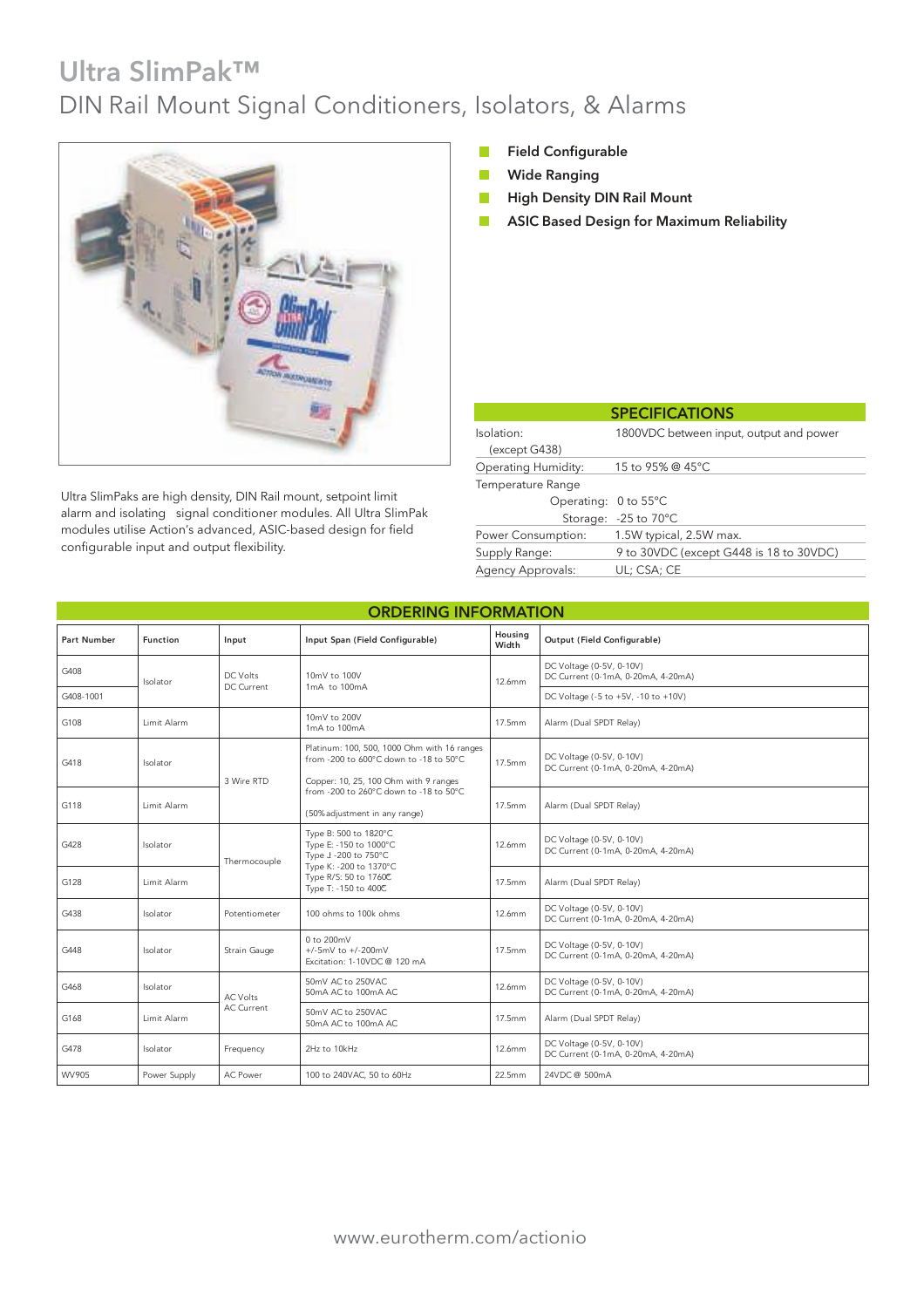## **Action**I/Q™ DIN Rail Mount Signal Conditioners, Isolators, & Alarms



The ActionI/Q Series of signal conditioners have wide ranging field configurable inputs and outputs. These DC, RTD, T/C, potentiometer, bridge/strain gauge, AC and frequency input devices incorporate TouchCal™technology, which simplifies<br>calibration and allows more than 90% adjustment of zero and span.

- **Multi-channel Conditioners** T.
- **Two-Wire Transmitters**  $\mathcal{C}_{\mathcal{A}}$
- **SnapLoc Terminal Blocks**  $\blacksquare$
- Removable Connectors  $\overline{\phantom{a}}$
- $\Box$ **Interlocking Modules**
- Optional I/Q Rail Power Bus п
- **PC Based Setup**  $\sim$
- **Math Modules** m,

| <b>SPECIFICATIONS</b>            |                                            |  |  |  |
|----------------------------------|--------------------------------------------|--|--|--|
| Isolation:                       | 1800VDC or peak AC between input,          |  |  |  |
|                                  | output and power                           |  |  |  |
| Operating Humidity:              | 15 to 95% @ 45°C                           |  |  |  |
| Temperature Range                |                                            |  |  |  |
| Operating: $0$ to 55 $\degree$ C |                                            |  |  |  |
|                                  | Storage: - 25 to 70°C                      |  |  |  |
| Power Consumption:               | 2.5W max.                                  |  |  |  |
| Supply Range:                    | 85 to 265VAC (Qxx6, Qxx3); 9 to 30VDC      |  |  |  |
|                                  | (Qxx8 except Q448); 18 to 30VDC (Q448);    |  |  |  |
|                                  | 10.8 to 26.8VDC (Q404); 12 to 35VDC (Q501, |  |  |  |
|                                  | Q510, Q520): 6VDC min. (Q500)              |  |  |  |
| Agency Approvals:                | UL; CSA; CE                                |  |  |  |

| <b>ORDERING INFORMATION (AC Powered, 4-Wire)</b>              |             |                                                                                                                                      |                                                                                                                                                                                                                           |                  |                                                                                                |
|---------------------------------------------------------------|-------------|--------------------------------------------------------------------------------------------------------------------------------------|---------------------------------------------------------------------------------------------------------------------------------------------------------------------------------------------------------------------------|------------------|------------------------------------------------------------------------------------------------|
| <b>Part Number</b>                                            | Function    | Input                                                                                                                                | Input Span (Field Configurable)                                                                                                                                                                                           | Housing<br>Width | Output (Field Configurable)                                                                    |
| Q106                                                          | Limit Alarm | DC Volts<br>DC Current                                                                                                               | +/-10mV to +/-200V<br>$+/-1$ mA to $+/-100$ mA                                                                                                                                                                            | 22.3mm           | Alarm (Dual SPDT Relay)<br>24VDC, 20mA max. Excitation Supply                                  |
| Q116                                                          | Limit Alarm | 3 Wire RTD                                                                                                                           | Pt100, Pt500, Pt1000: - 50 to 850°C<br>Cu10, Cu100: - 200 to 260°C<br>Ni120: -30 to 320°C<br>NiFe604: - 200 to 240°C                                                                                                      | 22.3mm           | Alarm (Dual SPDT Relay)                                                                        |
| Q126                                                          | Limit Alarm | Thermocouple                                                                                                                         | Type B: 0 to 1820°C<br>Type C: 0 to 2320°C<br>Type E: - 270 to 1000°C<br>Type J -210 to 760°C<br>Type K: -270 to 1372°C<br>Type N: - 200 to 1300°C<br>Type R: 0 to 1760°C<br>Type S: 0 to 1750°C<br>Type T: -270 to 390°C | 22.3mm           | Alarm (Dual SPDT Relay)                                                                        |
| Q403-1L08<br>Q403-1L09<br>Q403-1L28<br>Q403-2L00              | Isolators   | DC Volts<br>DC Volts<br>DC Volts<br>DC Current (2 Ch)                                                                                | 0 to 10V<br>0 to 10V<br>-10 to 10V<br>4 to 20mA                                                                                                                                                                           | 22.3mm           | 4 to 20mA DC<br>0 to 10VDC<br>-10 to 10VDC<br>4 to 20mA DC                                     |
| Q406-A000<br>Q406-A001<br>Q406-A002<br>Q406-A003<br>Q406-A004 | Isolators   | DC VI (1 Ch)<br>DC VI (1 Ch, 24VDC Excitation)<br>DC VI (1 Ch In; 2 Out)<br>DC VI (1 Ch In; 2 Out, 24VDC Excitation)<br>DC VI (2 Ch) | +/-10mV to +/-100V<br>$+/-1$ mA to $+/-100$ mA                                                                                                                                                                            | 22.3mm           | DC Voltage (0-5V, 0-10V)<br>DC Current (0-1mA, 0-20mA, 4-20mA)<br>(0-20mA n/a on dual outputs) |
| Q436                                                          | Isolato     | Potentiometer                                                                                                                        | 100 ohms to 100k ohms                                                                                                                                                                                                     | 22.3mm           | DC Voltage (0-5V, 0-10V)<br>DC Current (0-1mA, 0-20mA, 4-20mA)                                 |
| Q446                                                          | Isolato     | Strain Gauge                                                                                                                         | 0 to 10mV up to 0 to 200mV<br>+/-5mV up to +/-200mV<br>(50% adjustment any range)<br>Excitation: 1-10VDC @ 120 mA                                                                                                         | 22.3mm           | DC Voltage (0-5V, 0-10V)<br>DC Current (0-1mA, 0-20mA, 4-20mA)                                 |
| Q466                                                          | Isolato     | AC Volts<br><b>AC Current</b>                                                                                                        | 50mV to 300V<br>5mA to 100mA                                                                                                                                                                                              | 22.3mm           | DC Voltage (0-5V, 0-10V)<br>DC Current (0-1mA, 0-20mA, 4-20mA)                                 |
| Q476                                                          | Isolato     | Frequency                                                                                                                            | 2Hz to 10kHz, 150mVp to 150Vrms                                                                                                                                                                                           | 22.3mm           | DC Voltage (0-5V, 0-10V)<br>DC Current (0-1mA, 0-20mA, 4-20mA)                                 |
| Q486                                                          | Isolato     | Universal<br>(includes 2, 3 & 4 Wire RTD)                                                                                            | (See thermocouple types above)<br>Pt100, Pt200, Pt500, Pt1000: - 200 to 850°C<br>Cu-9.035: -40 to 260°C<br>Ni120: - 80 to 320°C<br>$+/90mV$<br>$+/900mV$<br>0 to 4000 ohms                                                | 22.3mm           | DC Voltage (0-10V)<br>DC Current (0-20mA)                                                      |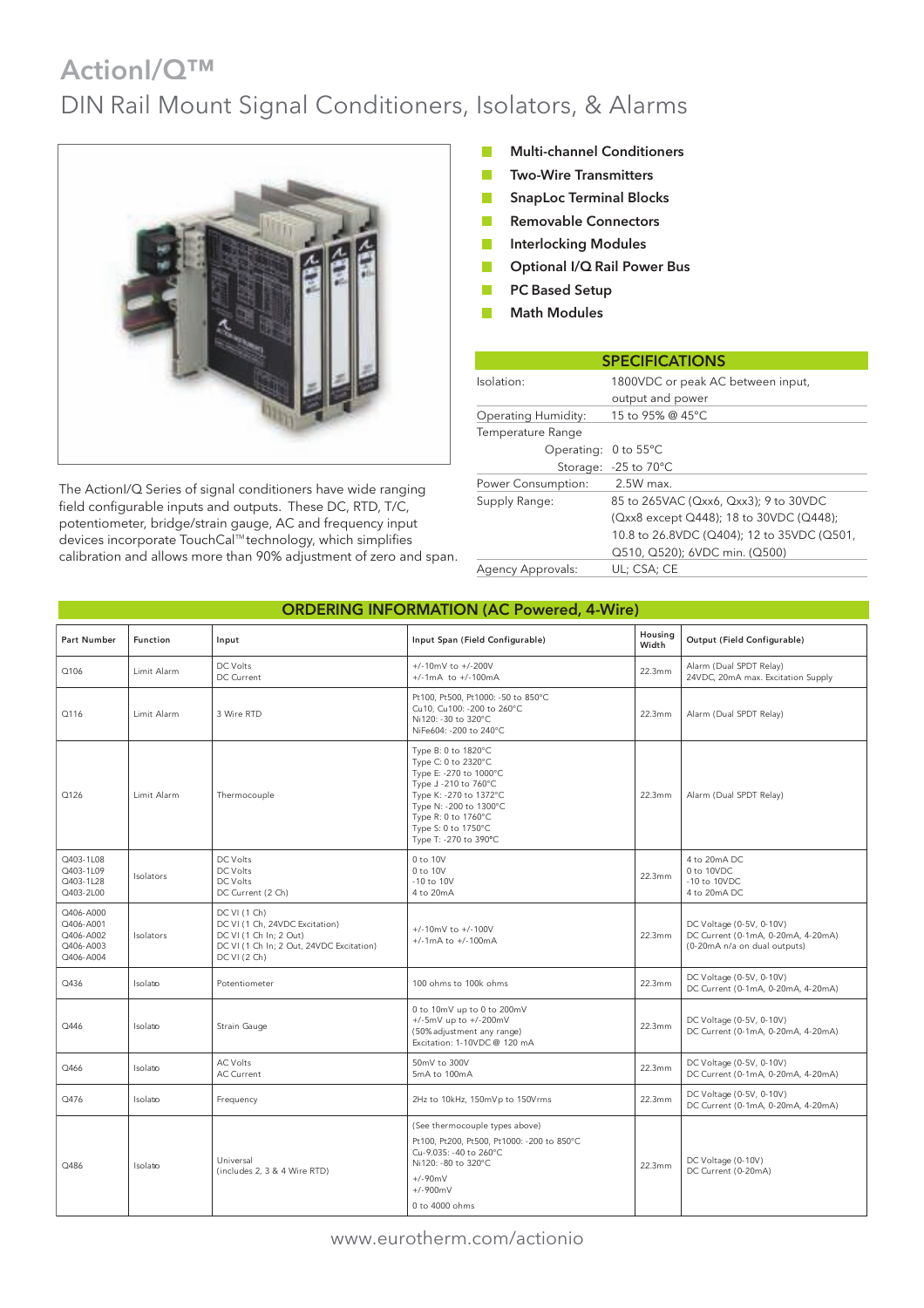| ORDERING INFORMATION (DC Powered, 2-Wire) |  |
|-------------------------------------------|--|

| Part Number                         | <b>Function</b>                        | Input                                                       | Input Span                                                                                                                                | Housing<br>Width | Output              |
|-------------------------------------|----------------------------------------|-------------------------------------------------------------|-------------------------------------------------------------------------------------------------------------------------------------------|------------------|---------------------|
| Q500-1B00<br>Q500-2B00<br>Q500-4B00 | Input<br>Loop Powered<br>Transmitters  | DC Current (1 Ch)<br>DC Current (2 Ch)<br>DC Current (4 Ch) | 0(4) to 20mA                                                                                                                              | 22.3mm           | $0(4)$ to $20mA$ DC |
| Q501-1Bxx<br>Q501-2Bxx              | Output<br>Loop Powered<br>Transmitters | DC VI (1 Ch)<br>DC VI (2 Ch)                                | 0 to 1mA, 0 to 20mA, 4 to 20mA<br>0 to 50mV, 0 to 100mV, 0 to 500mV<br>0 to 1V, 0 to 5V, 1 to 5V, 0 to 10V, 0 to 100V<br>$+/-10V$         | 22.3mm           | 4 to 20mA DC        |
| Q510-0Bxx<br>Q510-4Bxx              | Output<br>Loop Powered<br>Transmitters | RTD (2 Ch)<br>RTD (4 Ch)                                    | Pt100:<br>0 to 100°C, 0 to 150°C, 0 to 200°C,<br>0 to 250°C, 0 to 500°C<br>0 to 200°F, 0 to 300°F, 0 to 400°F,<br>0 to 500°F, 0 to 1000°F | 22.3mm           | 4 to 20mA DC        |
| Q520-0Bxx                           | Output<br>Loop Powered<br>Transmitter  | Thermocouple (2Ch)                                          | Type J 0 to 500°F, 0 to 1000°F, 0 to 500°C<br>Type K: 0 to 500°F, 0 to 2000°F, 0 to 1000°C<br>Type T: 0 to 500°F, 0 to 250°C              | 22.3mm           | 4 to 20mA DC        |

|                                                                            | <b>ORDERING INFORMATION (DC Powered, 4-Wire)</b> |                                                                                                                                                                         |                                                                                                                                                                                                                                                                                                                                                                        |                  |                                                                                                  |  |
|----------------------------------------------------------------------------|--------------------------------------------------|-------------------------------------------------------------------------------------------------------------------------------------------------------------------------|------------------------------------------------------------------------------------------------------------------------------------------------------------------------------------------------------------------------------------------------------------------------------------------------------------------------------------------------------------------------|------------------|--------------------------------------------------------------------------------------------------|--|
| Part Number                                                                | <b>Function</b>                                  | Input                                                                                                                                                                   | Input Span (Field Configurable)                                                                                                                                                                                                                                                                                                                                        | Housing<br>Width | Output (Field Configurable)                                                                      |  |
| Q108                                                                       | Limit Alarm                                      | DC Volts<br>DC Current                                                                                                                                                  | +/-10mV to +/-200V<br>$+/-1mA$ to $+/-100mA$                                                                                                                                                                                                                                                                                                                           | 22.3mm           | Alarm (Dual SPDT Relay)                                                                          |  |
| Q404-2L08<br>Q404-2L09<br>Q404-2L28<br>Q404-3L00<br>Q404-3L01<br>Q404-4L00 | Isolators                                        | DC Volts (2 Ch)<br>DC Volts (2 Ch)<br>DC Volts (2 Ch)<br>DC Current (1 Ch, 24 VDC Excitation)<br>DC Current (1 Ch, 24 VDC Excitation)<br>DC Current (1 Ch In; 2 Ch Out) | 0 to 10V<br>0 to 10V<br>-10 to 10V<br>4 to 20mA<br>4 to 20mA<br>4 to 20mA                                                                                                                                                                                                                                                                                              | 22.3mm           | 4 to 20mA DC<br>0 to 10VDC<br>-10 to 10VDC<br>4 to 20mA DC<br>0 to 10VDC<br>4 to 20mA DC         |  |
| Q408-A000<br>Q408-A004                                                     | Isolator                                         | DC VI (1 Ch)<br>DC VI (2 Ch)                                                                                                                                            | 10mV to 100V<br>1mA to 100mA                                                                                                                                                                                                                                                                                                                                           | 22.3mm           | DC Voltage (0-5V, 0-10V)<br>DC Current (0-1mA, 0-20mA, 4-20mA)<br>(0-20mA on A000 only)          |  |
| Q438                                                                       | Isolato                                          | Potentiometer                                                                                                                                                           | 100 ohms to 100k ohms                                                                                                                                                                                                                                                                                                                                                  | 22.3mm           | DC Voltage (0-5V, 0-10V)<br>DC Current (0-1mA, 0-20mA, 4-20mA)                                   |  |
| Q448                                                                       | Isolato                                          | Strain Gauge                                                                                                                                                            | 0 to 200mV<br>+/-5mV to +/-200mV<br>Excitation: 1-10VDC@ 120 mA                                                                                                                                                                                                                                                                                                        | 22.3mm           | DC Voltage (0-5V, 0-10V)<br>DC Current (0-1mA, 0-20mA, 4-20mA)                                   |  |
| Q468                                                                       | Isolato                                          | <b>AC Volts</b><br><b>AC Current</b>                                                                                                                                    | 100mV to 300V<br>10mA to 100mA                                                                                                                                                                                                                                                                                                                                         | 22.3mm           | DC Voltage (0-5V, 0-10V)<br>DC Current (0-1mA, 0-20mA, 4-20mA)                                   |  |
| Q478                                                                       | Isolato                                          | Frequency                                                                                                                                                               | 2Hz to 10kHz, 150mVp to 150Vrms                                                                                                                                                                                                                                                                                                                                        | 22.3mm           | DC Voltage (0-5V, 0-10V)<br>DC Current (0-1mA, 0-20mA, 4-20mA)                                   |  |
| Q488                                                                       | Isolato                                          | Universal<br>(includes 2, 3 & 4 Wire RTD)                                                                                                                               | Type B: 0 to 1820°C<br>Type C: 0 to 2320°C<br>Type E: - 270 to 1000°C<br>Type J -210 to 760°C<br>Type K: -270 to 1372°C<br>Type N: - 200 to 1300°C<br>Type R: 0 to 1760°C<br>Type S: 0 to 1750°C<br>Type T: -270 to 390°C<br>Pt100, Pt200, Pt500, Pt1000: - 200 to 850°C<br>Cu-9.035: -40 to 260°C<br>Ni120: - 80 to 320°C<br>$+/90mV$<br>$+/-900mV$<br>0 to 4000 ohms | 22.3mm           | DC Voltage (0-10V)<br>DC Current (0-20mA)                                                        |  |
| Q498*                                                                      | Isolato                                          | DC VI (2 Ch, Isolated)<br>Frequency<br>Discrete (to 18V)<br>Math Functions                                                                                              | +/-150mV, +/-1.5V, +/-15V, +/-150V<br>$+/-2.5mA, +/-25mA$<br>2Hz to 10kHz, 150mVp to 150Vrms<br>Add, Subtract, Multiply, Divide, Square Root                                                                                                                                                                                                                           | 22.3mm           | DC Voltage (0-10V, +/-10V)<br>DC Current (0-20mA)<br>Frequency (0 to 10kHz)<br>Discrete (to 18V) |  |
| Q425-0B01<br>Q425-0B03<br>(both 3-Wire)                                    | Transmitter                                      | Thermocouple                                                                                                                                                            | Type J 0 to 500°F<br>Type J 0 to 500°C                                                                                                                                                                                                                                                                                                                                 | 22.3mm           | DC Voltage (0-10V)                                                                               |  |

\* The Q498 is a DC powered, DIN rail mount, DC input signal conditioner. The unit is fully isolated to 1800V between input, out put and power. Two isolated analog inputs each accept either a DC voltage or current. One analog output delivers either DC bipolar voltage or unipolar current. The Q498 also has a separate frequency input channel and a frequency output, as well as a discrete input and output channel.

The Q498 can perform single or double input math calculations on the input values. The available operators are Addition, Subtraction, Multiplication, Division, Square Root and Average. Process control functions include Hi/Lo Select, Rate of Change Limiter, and Track & Hold. The frequency input can also have the math functions applied. A 25-point Linearisation function is available for Channel 1 Analog input only. All output math and process control functions require C698-0000 software.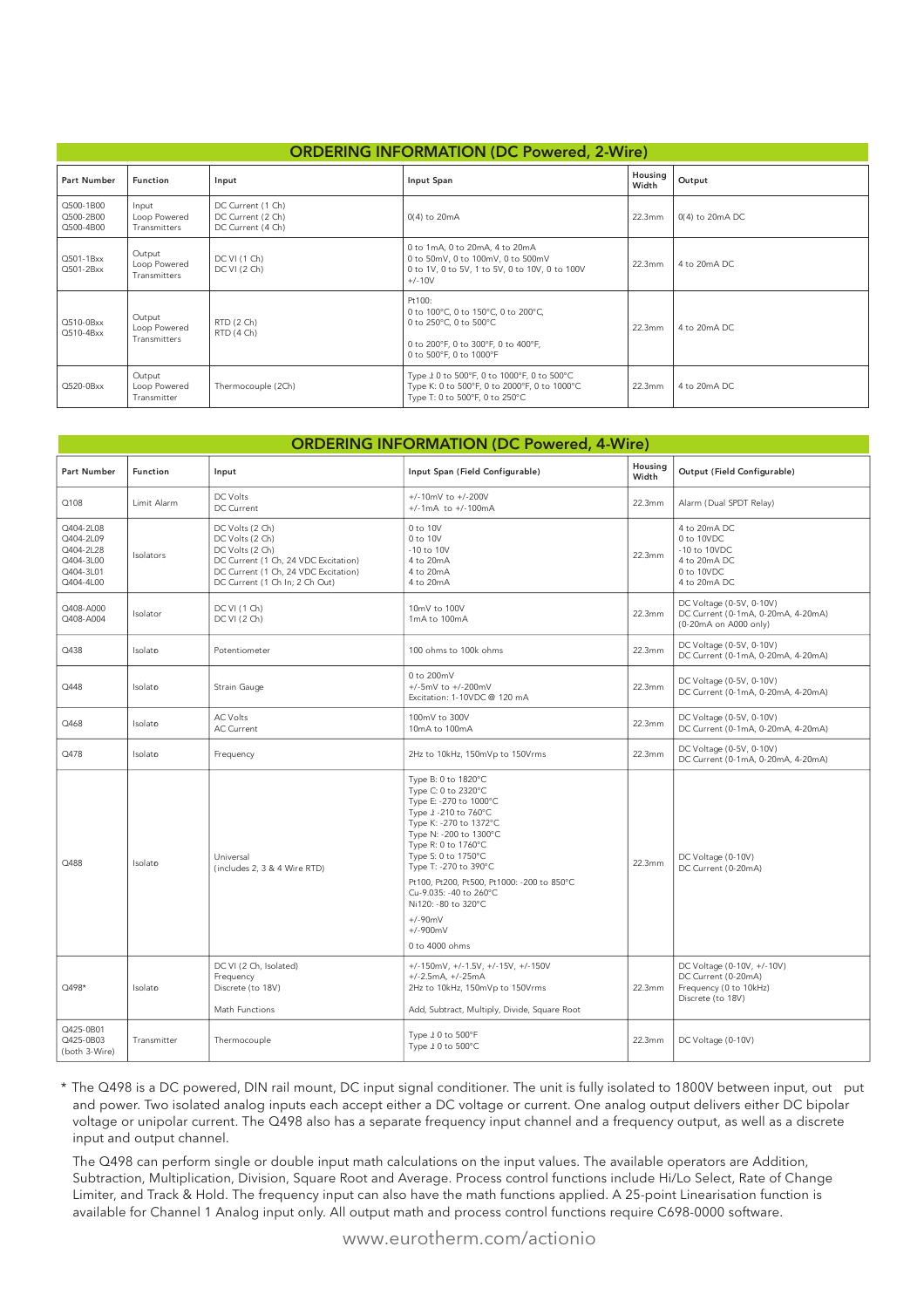## TransPak™ T280 Isolating 2-Wire Transmitter for

Pt100 RTD, Thermocouple, & mV



- Miniature, Thermal-Head Mounted  $\overline{\phantom{a}}$
- 1000VDC Input to Output Isolation m.
- Cost Effective Fixed Inputs  $\overline{\phantom{a}}$
- Eliminates Ground Loops  $\Box$
- Hinged Cover Protects Potentiometers

Thermocouple: B, E, J, K, L, N, R, S, T

 $mV: 100mV$  max

Supply Voltage: 10 to 40VDC, polarity protected

Thermocouple: 5mV min. span

Isolation: 1000VDC

Agency Approvals: CE

Operating Temperature: -20 to +70°C

RTD: Pt-100, 2-wire or 3-wire

SPECIFICATIONS

RTD: 20°C min. 500°C max. mV: 5mV min. span Adjustability:  $±15%$  for both zero & span Output Span: 4-20mA, limiting @ <28mA

Embedded Terminals

Input Types

Input Span

## TransPak™ T287 Programmable Isolating Universal Input 2-Wire Transmitter



- **C** PC Based User Friendly Configuration
- 2000VDC Input to Output Isolation
- m. Universal Input Reduces Inventory
- Custom Linearisation for Special T/C Types and Math
- Single or Dual Inputs
- DIN Rail Mounting Adapter Included

### **SPECIFICATIONS**

### Input Types Thermocouples: Most standard types & all special types using customer defined tables & polynomials RTD: 2-, 3- & 4-wire, Pt-100, Ni-110, Ni-120 and other RTDs. Includes Callandar-Van-Dusen adaptation and custom sensors Linearisation with user defined tables and polynomials DC mV: -10 to 100mV Potentiometers: 0 to 20k Ohms Resistance: 0 to 400 Ohms Infrared Minimum Range: 2mV Output: 4-20mA Supply Voltage: 9-40VDC @ no load, polarity protected Operating Temp: -40 to 85°C Isolation: 2000VDC, input to output Calibration: Unit includes all calibration parameters, performs periodic zero and span self-test, and auto calibration Agency Approvals: CE

|                                                                           | <b>ORDERING INFORMATION</b>                                                                         | <b>ORDERING INFORMATION</b>        |                                                                                                                        |  |  |
|---------------------------------------------------------------------------|-----------------------------------------------------------------------------------------------------|------------------------------------|------------------------------------------------------------------------------------------------------------------------|--|--|
| Specify:<br>T280-1xxx-C (F):<br>T280-2xxx- [tc type] C (F):<br>T280-3xxx: | for RTD Input<br>for thermocouple Input<br>for mV Input                                             | Specify:<br>1. Model:<br>2. Model: | T287-0000<br>C680-0001 Isolated Communications Adapter,<br>Configuration and Calibration Software, and<br>User's Guide |  |  |
| Accessories:<br>T25H-0000:<br>AP9046:                                     | Headmount enclosure - 1/2 NPT for<br>thermowell and conduit.<br>ActionPak 24/40VDC, 65mA Loop Power | Accessories:<br>T25H-0000:         | Headmount enclosure - 1/2 NPT for thermowell<br>and conduit                                                            |  |  |

AP9046: ActionPak 24/40VDC, 65mA Loop Power Supply<br>C680-0002: Zero/Span Trimmer Zero/Span Trimmer

Supply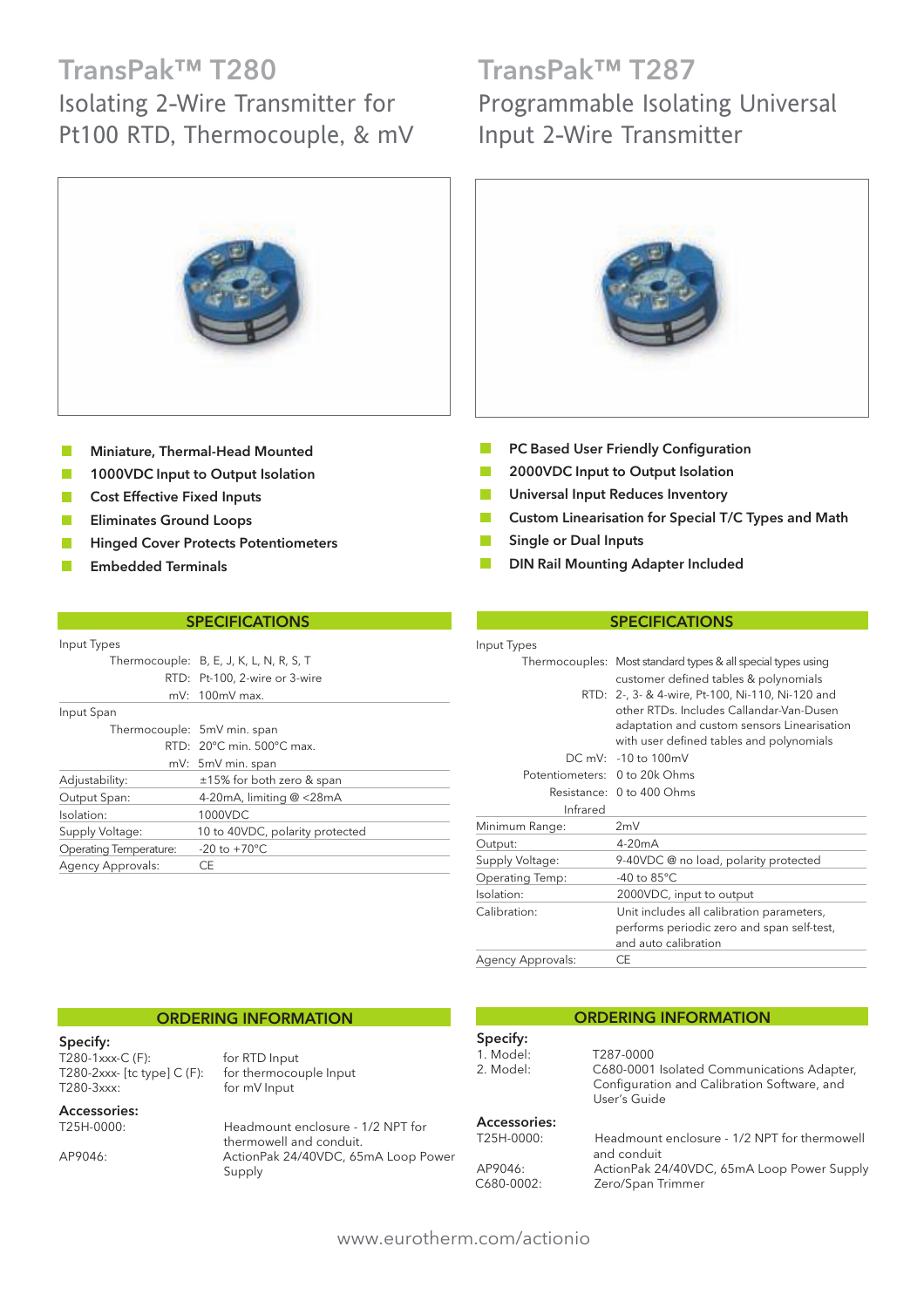## VisiPak™ V108, V116 & V132 VisiPak™ V408 Temperature/Process Indicators



- $\Box$ Field Configurable Input for Thermocouple, RTD, mV and mA
- 3 Field Configurable Alarm Setpoints with 1 or 2 Alarm **The State Outputs**
- Bright Green 4-Digit (9999) LED Display, Programmable for  $\mathcal{L}^{\mathcal{L}}$ Engineering Units
- $\mathcal{C}^{\mathcal{A}}$ Combination Alarm Functions, Alarm Blocking and Programmable Latching/Non-Latching
- IP65 Front Panel with Tactile Configuration Buttons H
- Standard Power Supply 85 to 264VAC, 48 to 62Hz **Tale** or Optional 20 to 29VDC/VAC (n/a on V108)

## Universal Temperature/Pressure/ Process Indicators



- П Universal Field Configurable Input for Thermocouple, RTD, mV and mA, Bridge, and 0 to 10V Signals
- m. Modular Design Provides 3 Option Slots plus 1 Optional Modbus Communications Slot
- Option Modules for 2nd Input, DC Retran, Sensor Excitation, 3 Digital Inputs/Outputs, and Relays
- 4 Field Configurable Setpoints Support Combination Alarm m, Functions, Rate of Change, Deviation Alarms, Alarm Blocking and Latching/Non-Latching
- IP65 Front Panel with Plug In from Front Design for Quick  $\mathcal{C}^{\mathcal{A}}$ Replacement
- Standard Power Supply 85 to 264VAC, 48 to 62Hz or Optional 20 to 29VDC/VAC

### Spocify:

| ----- <i>.</i> . |                                              |
|------------------|----------------------------------------------|
| V108-ALGNVH      | 1/8 DIN, Green LED Display, 85-264 VAC PS    |
| V108-ALRDVH      | 1/8 DIN, Red LED Display, 85-264 VAC PS      |
| V116-ALVH        | 1/16 DIN, Green LED Display, 85-264 VAC PS   |
| V116-ALVL        | 1/16 DIN, Green LED Display, 20-29VDC/VAC PS |
| V132-ALVH        | 1/32 DIN, Green LED Display, 85-264 VAC PS   |
| V132-ALVL        | 1/32 DIN, Green LED Display, 20-29VDC/VAC PS |
|                  |                                              |

ORDERING INFORMATION

### Accessories:

SUB2-1V1 0 to 10V Input Adapter<br>SUB2-1R7 External Relay (V116 an External Relay (V116 and V132 only)

(All units ship with mounting brackets, a 2.49 ohm shunt resistor, and a user manual.)

### ORDERING INFORMATION

Specify: V408-ALGNVH 1/8 DIN, Green LED Display, 85-264 VAC PS

V408-ALGNVL 1/8 DIN, Green LED Display, 20-29VDC/VAC PS V408-ALRDVH 1/8 DIN, Red LED Display, 85-264 VAC PS V408-ALRDVL 1/8 DIN, Red LED Display, 20-29VDC/VAC PS

### Accessories:

| 2nd Input                          |
|------------------------------------|
| DC Retran                          |
| Form C Relay                       |
| Triple Contact Input               |
| Triple Logic Input                 |
| Triple Logic Output                |
| Dual Relay                         |
| Logic Relay                        |
| 232 Communications                 |
| 422 Communications                 |
| 485 Communications                 |
| 24VDC, 20mA Excitation             |
| <b>5VDC Transducer Excitation</b>  |
| <b>10VDC Transducer Excitation</b> |
|                                    |

(All units ship with mounting brackets, a 2.49 ohm shunt resistor, and a user manual.)